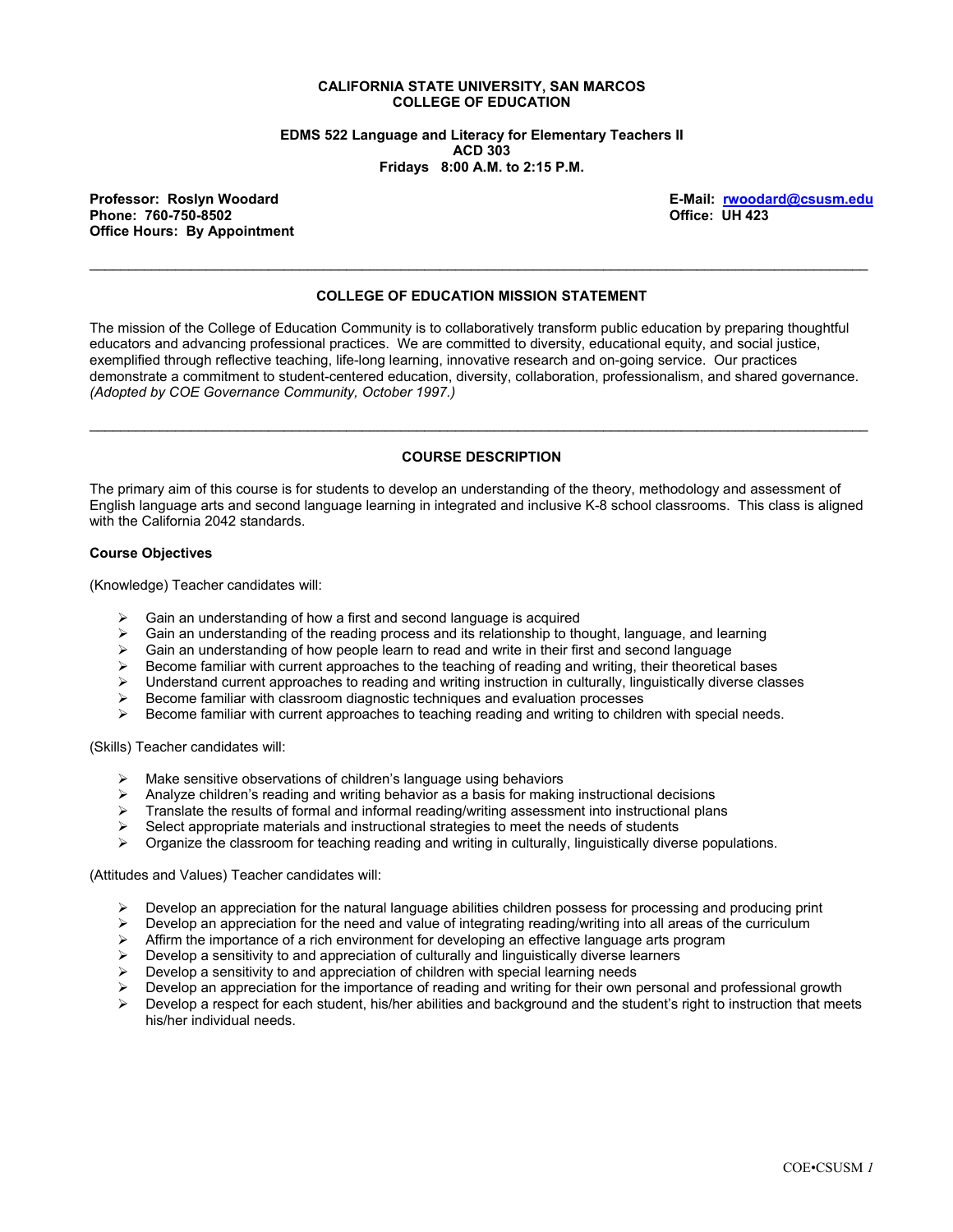### **AUTHORIZATION TO TEACH ENGLISH LEARNERS**

This credential program has been specifically designed to prepare teachers for the diversity of languages often encountered in California public school classrooms. The authorization to teach English learners is met through the infusion of content and experiences within the credential program, as well as additional coursework. Students successfully completing this program receive a credential with authorization to teach English learners. *(Approved by CCTC in SB 2042 Program Standards, August 2002.)*

#### **TEACHER PERFORMANCE EXPECTATION (TPE) COMPETENCIES**

\_\_\_\_\_\_\_\_\_\_\_\_\_\_\_\_\_\_\_\_\_\_\_\_\_\_\_\_\_\_\_\_\_\_\_\_\_\_\_\_\_\_\_\_\_\_\_\_\_\_\_\_\_\_\_\_\_\_\_\_\_\_\_\_\_\_\_\_\_\_\_\_\_\_\_\_\_\_\_\_\_\_\_\_\_\_\_\_\_\_\_\_\_\_\_\_\_\_\_\_

The course objectives, assignments, and assessments have been aligned with the CTC standards for the Multiple Subjects Credential. This course is designed to help teachers seeking a California teaching credential to develop the skills, knowledge, and attitudes necessary to assist schools and districts in implementing effective programs for all students. The successful candidate will be able to merge theory and practice in order to realize a comprehensive and extensive educational program for all students. You will be required to formally address the following TPEs in this course: 3 and 8.

# \_\_\_\_\_\_\_\_\_\_\_\_\_\_\_\_\_\_\_\_\_\_\_\_\_\_\_\_\_\_\_\_\_\_\_\_\_\_\_\_\_\_\_\_\_\_\_\_\_\_\_\_\_\_\_\_\_\_\_\_\_\_\_\_\_\_\_\_\_\_\_\_\_\_\_\_\_\_\_\_\_\_\_\_\_\_\_\_\_\_\_\_\_\_\_\_\_\_\_\_ **TASK STREAM, TPEs, ASSIGNMENTS**

#### **TPE Reflective Writing**

This course requires that you address the TPEs listed above for your Task Stream Portfolio. You will address these TPEs by completing course assignments. Completion of the course assignments will include that you have submitted them in the appropriate format to your electronic portfolio. Assessment of your TPEs is directly related to the assessment of your course assignments. You will write summary reflections to be submitted, responded to, and archived via Task Stream.

The following link will take you to the CSUSM COE website where you can get help with how to create your electronic portfolio and information on the required elements: http://lynx.csusm.edu/coe/eportfolio/index.asp

This following is the Task Stream home page link where you will register for Task Stream and return to when working on your electronic portfolio: http://www.taskstream.com

#### **COLLEGE OF EDUCATION ATTENDANCE POLICY**

\_\_\_\_\_\_\_\_\_\_\_\_\_\_\_\_\_\_\_\_\_\_\_\_\_\_\_\_\_\_\_\_\_\_\_\_\_\_\_\_\_\_\_\_\_\_\_\_\_\_\_\_\_\_\_\_\_\_\_\_\_\_\_\_\_\_\_\_\_\_\_\_\_\_\_\_\_\_\_\_\_\_\_\_\_\_\_\_\_\_\_\_\_\_\_\_\_\_\_\_

Due to the dynamic and interactive nature of courses in the College of Education, all students are expected to attend all classes and participate actively. At a minimum, students must attend more than 80% of class time, or s/he may not receive a passing grade for the course at the discretion of the instructor. Individual instructors may adopt more stringent attendance requirements. Should the student have extenuating circumstances, s/he should contact the instructor as soon as possible. *(Adopted by the COE Governance Community, December, 1997.)*

#### *You cannot receive an "A" in this course if you miss more than two class sessions.*

 $\triangleright$  8 sessions: Miss an entire class session once and you will not receive an "A-". Miss any part of class sessions twice you will not receive an "A-". Your grade will automatically drop to a "C" if you miss an entire class session and any part of another class session. Your grade will automatically drop to a "C" if you miss any part of a class session 3 times. If you miss more than what is needed for a "C", you will receive a failing grade.

# \_\_\_\_\_\_\_\_\_\_\_\_\_\_\_\_\_\_\_\_\_\_\_\_\_\_\_\_\_\_\_\_\_\_\_\_\_\_\_\_\_\_\_\_\_\_\_\_\_\_\_\_\_\_\_\_\_\_\_\_\_\_\_\_\_\_\_\_\_\_\_\_\_\_\_\_\_\_\_\_\_\_\_\_\_\_\_\_\_\_\_\_\_\_\_\_\_\_\_\_ **ALL-UNIVERSITY WRITING REQUIREMENT**

Writing in this coursed will be judged on clarity, detailed support for main points, support from texts and standards. This will include lesson plans, your philosophy, interventions for the mini case study, and RICA materials. Every course at the university must have a writing requirement of at least 2500 words.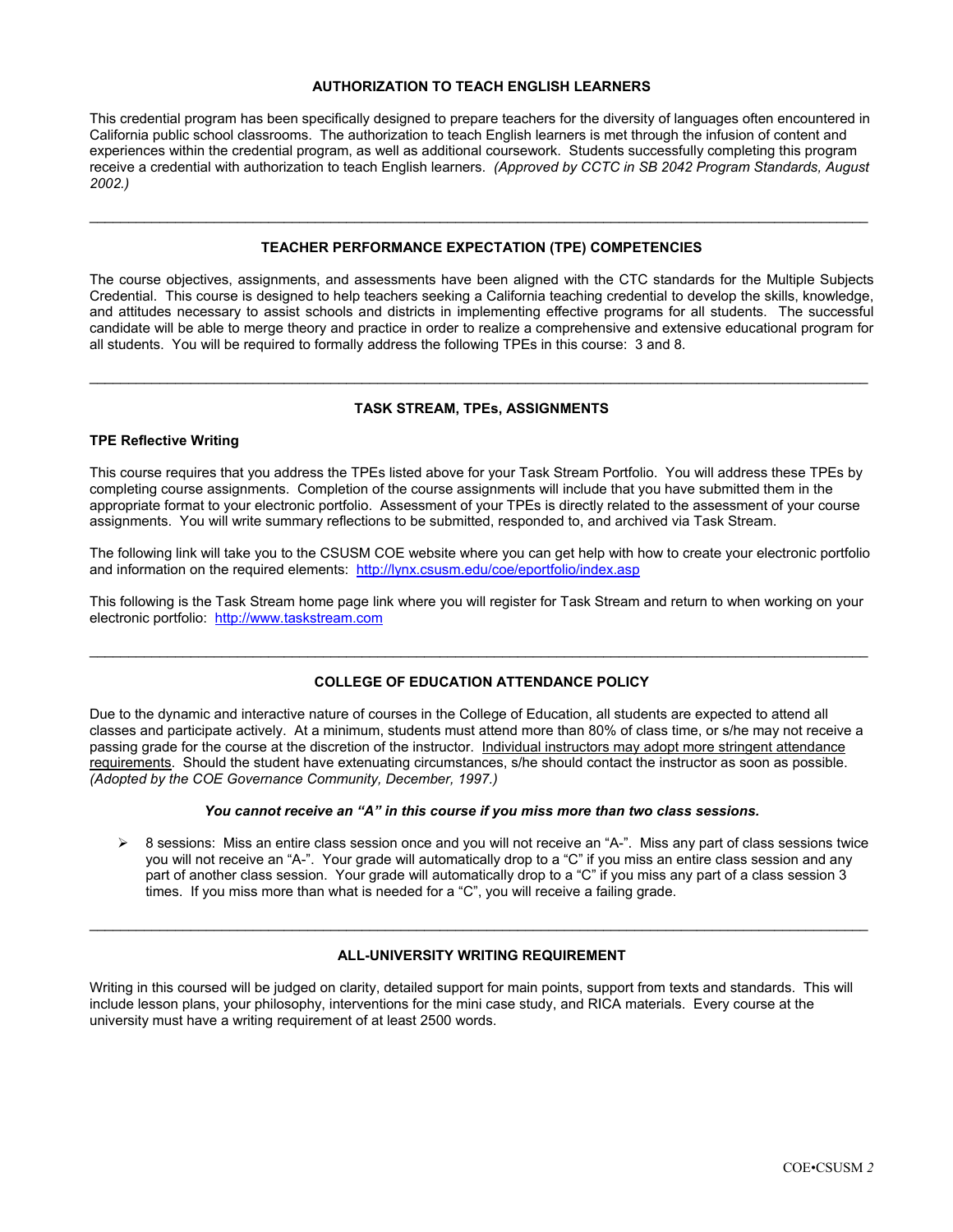#### **STUDENTS WITH DISABILITIES REQUIRING REASONABLE ACCOMMODATIONS**

Students must be approved for services by providing appropriate and recent documentation to the Office of Disabled Student Services (DSS). This office is located in Craven Hall 5205, and can be contacted by phone at (760) 750-4905, or TTY (760) 750-4909. Students authorized by DSS to receive reasonable accommodations should meet with their instructor during office hours or, in order to ensure confidentiality, in a more private setting.

### **CSUSM ACADEMIC HONESTY POLICY**

\_\_\_\_\_\_\_\_\_\_\_\_\_\_\_\_\_\_\_\_\_\_\_\_\_\_\_\_\_\_\_\_\_\_\_\_\_\_\_\_\_\_\_\_\_\_\_\_\_\_\_\_\_\_\_\_\_\_\_\_\_\_\_\_\_\_\_\_\_\_\_\_\_\_\_\_\_\_\_\_\_\_\_\_\_\_\_\_\_\_\_\_\_\_\_\_

"Students will be expected to adhere to standards of academic honesty and integrity, as outlined in the Student Academic Honesty Policy. All written work and oral assignments must be original work. All ideas/materials that are borrowed from other sources must have appropriate references to the original sources. Any quoted material should give credit to the source and be punctuated with quotation marks.

Students are responsible for honest completion of their work including examinations. There will be no tolerance for infractions. If you believe there has been an infraction by someone in the class, please bring it to the instructor's attention. The instructor reserves the right to discipline any student for academic dishonesty in accordance with the general rules and regulations of the university. Disciplinary action may include the lowering of grades and/or the assignment of a failing grade for an exam, assignment, or the class as a whole."

#### **COURSE REQUIREMENTS**

\_\_\_\_\_\_\_\_\_\_\_\_\_\_\_\_\_\_\_\_\_\_\_\_\_\_\_\_\_\_\_\_\_\_\_\_\_\_\_\_\_\_\_\_\_\_\_\_\_\_\_\_\_\_\_\_\_\_\_\_\_\_\_\_\_\_\_\_\_\_\_\_\_\_\_\_\_\_\_\_\_\_\_\_\_\_\_\_\_\_\_\_\_\_\_\_

#### **Required Texts:**

- California Department of Education. (1999). Reading Language Arts Framework for California Public Schools: Kindergarten through grade twelve. Retrieved August 18, 2005, from http://www.cde.ca.gov/re/pn/fd/ documents/lang-arts.pdf
- Choate, J. (2000). Successful Inclusive Teaching. Allyn and Bacon (3rd edition).
- Johns, J. (2000). *Basic reading inventory: Pre-primer through grade twelve & early literacy assessments.* Dubuque, Iowa: Kendall-Hunt.
- Moore, D. W., Cunningham, P. (2001). Developing readers and writers in the content areas, K-12, 2nd edition. Longman
- Piazza, C. (2003). Journeys: The Teaching of Writing in Elementary Classrooms, 4th Edition. Merrill Prentice Hall.
- Tompkins, G. E. (2006). *Literacy for the 21st century: A balanced approach* (4th ed.). Upper Saddle River, NJ: Pearson Education, Inc.

#### **Optional Texts:**

Zarrillo, J. J. (2002). *Ready for RICA: A test preparation guide for California's Reading Instruction Competence Assessment*. Upper Saddle River, NJ: Pearson Education, Inc.

#### **Grading/Assignment Policy**

All students are expected to participate in class activities and demonstrate reflective learning. It is important that students are well prepared for course sessions by completing the readings and assignments scheduled before the class meeting. Unless otherwise negotiated with the instructor, all assignments are to be handed in on the due date. **Assignments not handed in on the due date will lose 10% of earned credit per day.** Assignments should be typed and double-spaced. Attendance may also affect your grade. Please see the Attendance Policy on page 2.

**\_\_\_\_\_\_\_\_\_\_\_**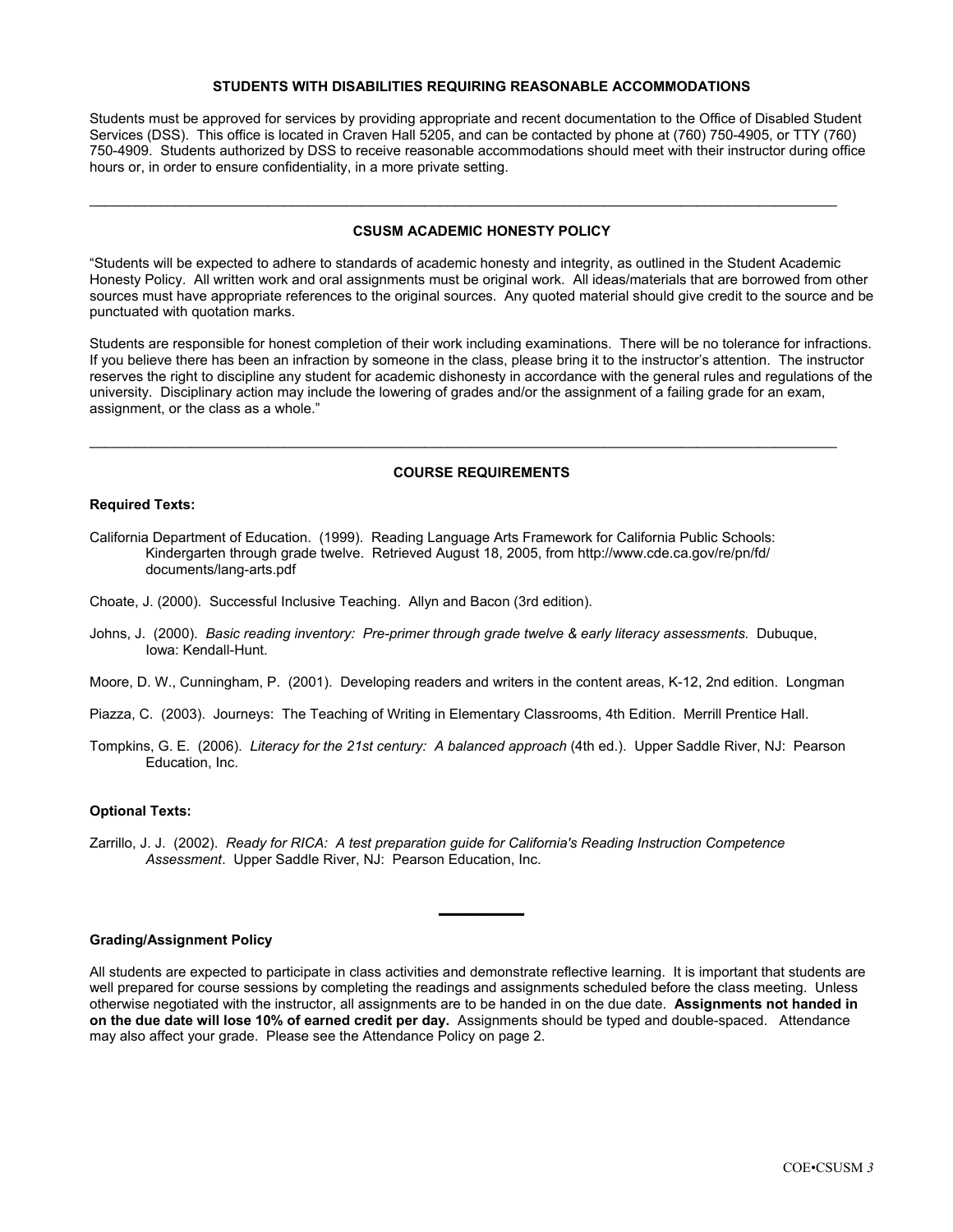The following grading scale will be used:

| A 96 – 100 | B+ 89-87 C+ 77-79 |  | $D+ 67-69$ |
|------------|-------------------|--|------------|
| A- 90 – 95 | B 86-83 C 73-76   |  | D 63-67    |
|            | B- 80-82 C- 70-73 |  | $D-60-62$  |

#### **Assignments**

| $\bullet$ | Quick Writes/Reflections (In-Class) | 5 points  |
|-----------|-------------------------------------|-----------|
| $\bullet$ | Language Arts Resource Notebook     | 40 points |
| $\bullet$ | Literacy Case Study                 | 20 points |
| $\bullet$ | Field Experience Observations       | 20 points |
| $\bullet$ | Writing Strategy Lesson Plan        | 15 points |

#### Quick Writes/Reflections (In Class) 5 points 5 points 5 points 5 points 5 points 5 points 5 points 5 points 5 points 5 points 5 points 5 points 5 points 5 points 5 points 5 points 5 points 5 points 5 points 5 points 5 poin

You will be required to write and reflect upon your learning and thinking as it relates to key ideas from the readings and class discussions. There will no prior notice given for these in-class assignments.

**\_\_\_\_\_\_\_\_\_\_\_**

#### Language Arts Resource Notebook RICA Study Materials – Part I 40 points

Each of you will develop RICA study materials to be used to inform your teaching. The materials have two main objectives.

- ¾ Objective 1 To demonstrate your learning and understanding of reading and language arts
- $\triangleright$  Objective 2 To begin a resource for your own learning

Be creative and thoughtful in the compilation of the materials — they will be a demonstration that you are ready to teach reading and language arts to a diverse student population.

RICA study materials will be organized around the 13 RICA Content Areas (see the RICA Registration Bulletin, p.39-45 and Zarrillo's text, *Ready for RICA)*. Each section of the materials should contain the following:

- (a) explain each content area (put in your own words 2-4 sentences);
- (b) identify and explain 2 ways to assess this content area (include a rationale);
- (c) describe, step by step, 1 teaching strategy and explain how it supports reading, writing, and/or language arts development (include accommodations);
- (d) A technology-rich assignment that enhances teaching and student learning.

For the second semester you will need to complete the following content areas:

- o Conducting Ongoing Assessment of Reading Development 1
- o Literary Response and Analysis 8
- o Content Area Literacy 9
- o Student Independent Reading 10
- o Supporting Reading Through Oral and Written Language Development 11
- o Reading Comprehension Narrative 7

You MAY (but are not required to) include in your language arts notebook the following: course assignments, course handouts and materials from your classroom/school site, examples from lesson plans and student work, information from internet sources or professional journals, strategies you will use to teach these content areas, pictures of students learning a specific strategy as well as your reflection on what was happening. You can choose how to organize this information.

Besides the course readings, Dr. Alice Quiocho's website can also serve as a resource. The address is: http://www.csusm.edu/Quiocho. Click on "reading instruction portfolio." See the section on accommodations for ideas on ways to support second language learners. See **www.ed.gov/free/** for free educational materials.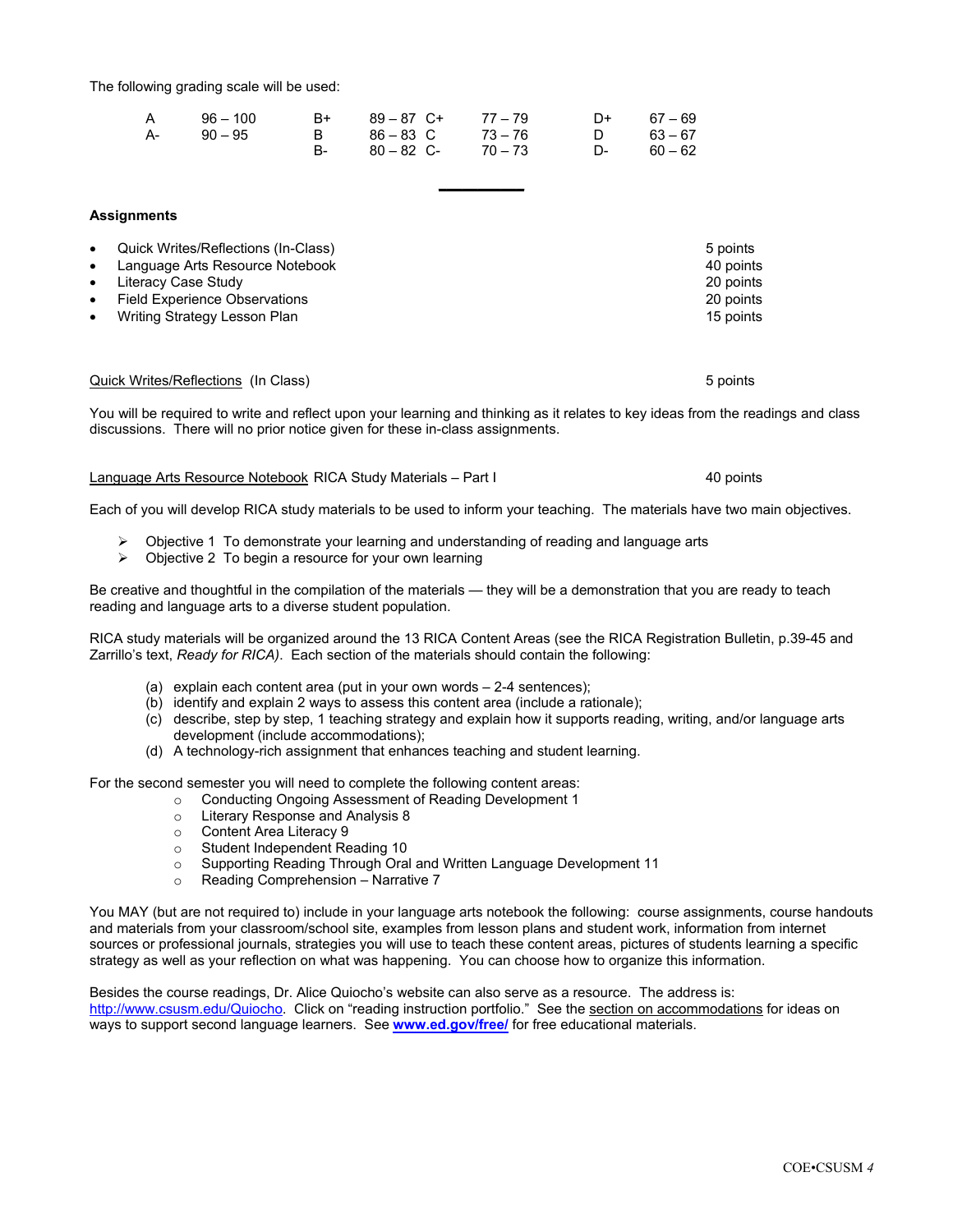#### Literacy Case Study 20 points

You will choose a student in the upper elementary or middle school who is reading at or above first grade level and below his/her current grade level and prepare a literacy case study on this student. Following the course outline are several forms that will support your work with this case study. These forms include the Consent to Participate in Research (English/Spanish), Rubric for Case Study, and the Reading and Writing Interview (English/Spanish).

When conducting this case study, it is important to record all of the student's oral responses on tape. If you think the child is getting tired, stop the assessment and pick up another day. An important part of the assessment is developing a rapport with the child in which s/he is comfortable to fully participate.

#### Literacy Case Study Section A:

Learning about your student: You will refer to the rubric distributed in class for the details of this assignment. This assignment will be an artifact in your electronic portfolio that accompanies your reflective statements on TPE 8.

Literacy Case Study Sections B, C, D, E, F, and G:

You will refer to the rubric distributed in class for the evaluation of this assignment. These sections of the case study will be artifacts in your electronic portfolio that accompanies your reflective statement on TPE 3.

- $\triangleright$  Section B: Reading Interview Use a reading attitude survey that is distributed in class. Administer the survey and note student responses. Write a well-developed paragraph(s) that identifies 3 important findings you made about the reader from the interview. Support each finding with the data from the interview. (Include survey in appendix.)
- $\triangleright$  Section C: Writing Assessment Obtain a writing sample from the student. Have him or her write about a favorite toy, book, food, sport or anything that is personal to this child. Write a well-developed paragraph(s) that summarizes the information that you learned from the child's writing sample; i.e. child's stage, strengths, needs. (Include writing sample in appendix.)
- ¾ Section D: Oral Language Assessment Select a picture as a stimulus to assess the child's use of language. Encourage the child to talk about the picture. Record the conversation and transcribe it. Write a well-developed paragraph(s) that describes the child's willingness to talk about objects or content, child's clarity of expressing his/her ideas, amount of prompting you had to do, and the kind of responses the child made. (Include transcript in appendix.)
- ¾ Section E: Reading Assessment The Informal Reading Inventory has 4 parts. Write a well-developed paragraph summarizing the information that you obtain from each part. (Include original data in an appendix.)
	- $\circ$  Section E Part 1: Word List Use the graded word lists to ascertain the level at which you will have your student begin to read the reading passage. Administer the word lists beginning 3 grades below student's current grade level. Score and find the word list grade level at which the student first scores "instructional." Next, go back one grade level from the first instructional level. Student will begin readings at that grade level. (Include scoring forms in appendix.)
	- Section E Part 2: Student Reading Use the reading passages in the Johns section A. Before the student reads each passage, tell her/him that you will be asking her/him to retell the story afterwards. Tell the student to start reading the passage indicated by the results of the word list assessment. Record (on audio tape) the student reading each one. Do not score the reading miscues, yet. Immediately after the student finishes reading ask the comprehension questions, which will help you determine when you need to stop the readings (see Section E Part 3).
	- $\circ$  Section E Part 3: Retelling Immediately after the student reads a passage, ask the comprehension questions found on the back page of each reading passage. Score the student's responses to determine if the s/he is at independent, instructional, frustration level. If the child scores in the independent or instructional range continue having her/him read the next passage. If the child scores in the frustration range, stop. (Include scoring forms in appendix.)

Insert the following chart in this section based on comprehension question scores:

| Independent level | Instructional level | <b>Frustration level</b> |
|-------------------|---------------------|--------------------------|
| Grades ? - ?      | Grades ? - ?        | Grade ?                  |

 $\circ$  Section E Part 4: Miscue Analysis Listen to the tape of the student reading the passages. You may want to record miscues directly on your copy of the narrative text as you listen. You must record the miscues on the miscue record sheets for each text found in the reading passages. Next, score the miscues for significant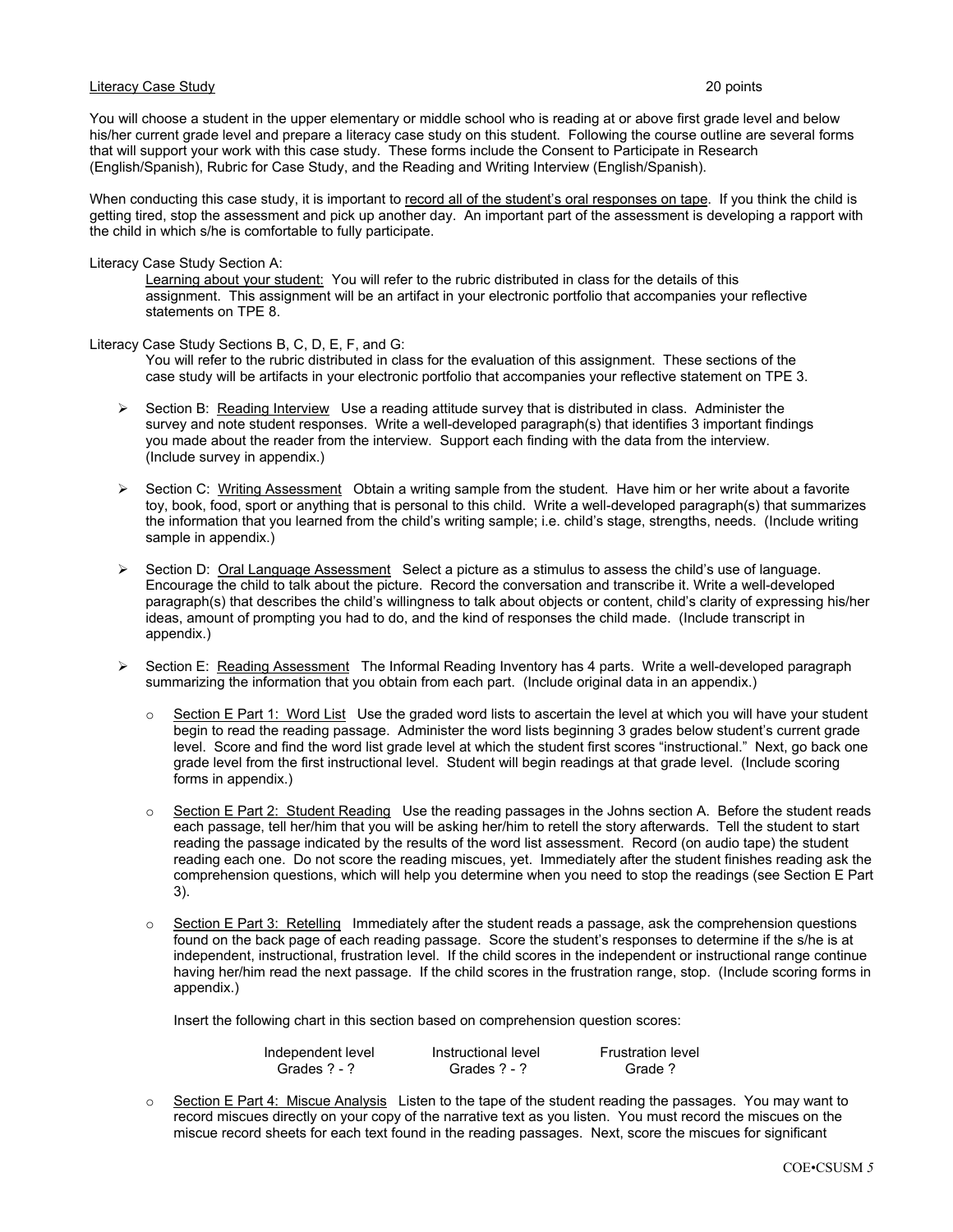miscues. Record all the information from the Section E assessments on the overall assessment-recording sheet in the Johns. (Include form in appendix.)

Insert the following chart based on the word analysis:

| Independent level | Instructional level | <b>Frustration level</b> |
|-------------------|---------------------|--------------------------|
| Grades ? - ?      | Grades ? - ?        | Grade?                   |

- $\triangleright$  Section F: Recommendations Take the role of a literacy consultant. Look at ALL the information that you have gathered about the child and organize it in the Data Analysis Grid and use the grid to help you write the following:
	- $\circ$  Write a well-developed paragraph(s) describing the child's strengths (3) in language arts.
	- $\circ$  Write a well-developed paragraph(s) describing the child's areas of need (3) in language arts.
	- o Write a well-developed paragraph(s) that describes 2 **specific** instructional recommendations. Explain how your recommendations utilize the student's strengths and address their LITERACY needs.

| Assessments administered to | Data from the | <b>Student's strengths and</b> | Instructional        |
|-----------------------------|---------------|--------------------------------|----------------------|
| student                     | assessments   | needs (3 of each)              | <b>Interventions</b> |
|                             |               |                                |                      |

- ¾ Section G: Instructional Plan Take the role of a teacher. Choose one of the recommendations made by the literacy consultant (described above in section F), and write a well-developed paragraph(s) describing an instructional plan/intervention. The paragraph must be organized as a statement of your goal(s) in helping the child and a description of how you will incorporate the recommendation into your literacy instruction. Be sure to use instructional methods/approaches that are appropriate and research-based.
- $\triangleright$  Case Study Appendix: Include all assessment forms and records. Your case study will not be accepted as complete without a complete appendix.

#### **TPE Reflection Information**

Please read TPE 8 and write a reflection that elaborates on your learning and mastery of this TPE. The reflection should be at least 2 paragraphs in length and include evidence that you have a grasp of the significance of getting to know your students. In order for the assignment to be complete, you must post your artifact and reflection to your Task Stream account after it is returned with the comment: **Ready to Post.**

#### **TPE 8: Learning about Students**

Candidates for a Teaching Credential draw upon an understanding of patterns of child and adolescent development to understand their students. Using formal and informal methods, they assess students' prior mastery of academic language abilities, content knowledge, and skills, and maximize learning opportunities for all students. Through interpersonal interactions, they learn about students' abilities, ideas, interests and aspirations. They encourage parents to become involved and support their efforts to improve student learning. They understand how multiple factors, including gender and health, can influence students' behavior, and understand the connections between students' health and their ability to learn. Based on assessment data, classroom observation, reflection and consultation, they identify students needing specialized instruction, including students whose physical disabilities, learning disabilities, or health status require instructional adaptations, and students who are gifted**.** 

#### **TPE Reflection Information**

Please read TPE 3 and write a reflection that elaborates on your learning and mastery of this TPE. The reflection should be at least 2 paragraphs in length and include evidence that you have a grasp interpreting and using assessments appropriately. In order for the assignment to be complete, you must post your artifact and reflection to your Task Stream account after it is returned with the comment: **Ready to Post.**

#### **TPE 3: Interpretation and Use of Assessments**

COE•CSUSM *6*  Candidates for a Teaching Credential understand and use a variety of informal and formal, as well as formative and summative assessments, to determine students' progress and plan instruction. They know about and can appropriately implement the state-adopted student assessment program. Candidates understand the purposes and uses of different types of diagnostic instruments, including entry level, progress-monitoring and summative assessments. They use multiple measures, including information from families, to assess student knowledge, skills, and behaviors. They know when and how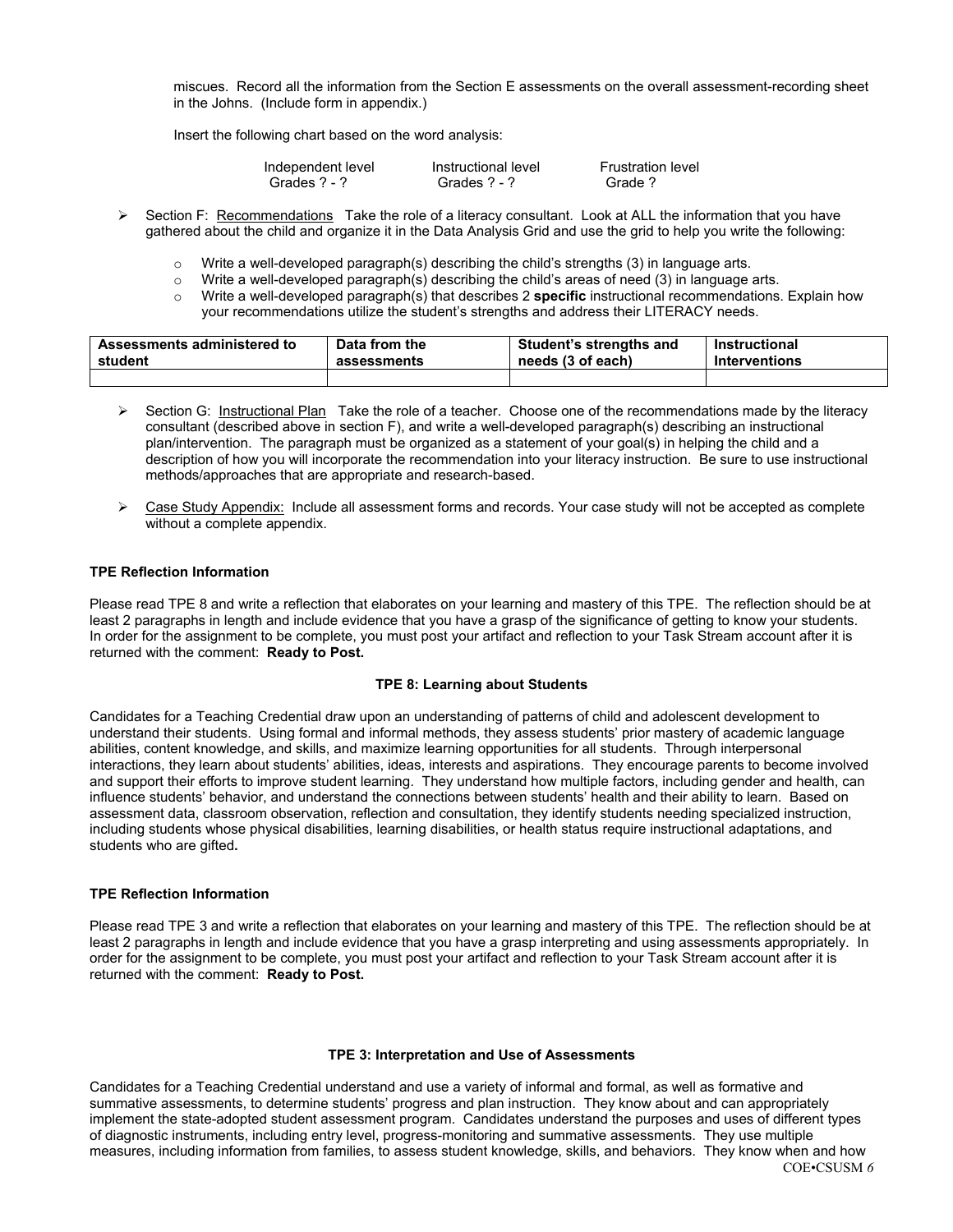to use specialized assessments based on students' needs. Candidates know about and can appropriately use informal classroom assessments and analyze student work. They teach students how to use self-assessment strategies. Candidates provide guidance and time for students to practice these strategies. Candidates understand how to familiarize students with the format of standardized tests. They know how to appropriately administer standardized tests, including when to make accommodations for students with special needs. They know how to accurately interpret assessment results of individuals and groups in order to develop and modify instruction. Candidates interpret assessment data to identify the level of proficiency of English language learners in English as well as in the students' primary language. They give students specific, timely feedback on their learning, and maintain accurate records summarizing student achievement. They are able to explain, to students and to their families, student academic and behavioral strengths, areas for academic growth, promotion and retention policies, and how a grade or progress report is derived. Candidates can clearly explain to families how to help students achieve the curriculum.

#### Field Experience Observations 20 points

You will be required to conduct 8 field experience observations while you are observing/participating in K-12 classrooms. Please look for and write down your observations of lessons related to the RICA content areas taught in this course (see page 4). Jot down brief notes about the kinds of activities teachers and students are engaged in, the room environment, instructional methods and materials, student groupings, etc. Be sure to write observations of the teacher and students in the "activity" section and reserve your judgments for the "reflective notes" section.

For each observation topic, please be sure to include: Topic of Lesson, Date/Time, Place (school/grade/classrooms), Activity, and Reflective Notes. Please read the example below and use the format provided on the following page.

**Topic of Lesson**: Phonics Instruction

**Date/Time**: 9/7/98 9:00-10:00

**Place:** Discovery Elementary, Monolingual 1<sup>st</sup> Grade

**Activity**: Teacher taught "B" sound using alphabet cards and the pocket chart. Students wrote words beginning with B then illustrated the following – bird, ball, balloon, and boat.

**Reflective Notes**: The teacher effectively taught so as to include all students. She did a good job accommodating for second language learners by using some words that were close cognates (ball-bola) to help the students make connections. I noticed that one of the children who had trouble focusing was seated next to the teacher. She selected children to participate in order to ensure that the students did not get out of hand. I would modify this lesson in order to help English learners by suing some cognates in Spanish and showing the students how beginning sounds work in their language.

#### **Field Experience Observation Form**

| <b>Topic of Lesson</b>         |                            |  |  |
|--------------------------------|----------------------------|--|--|
| Date/Time                      |                            |  |  |
| Place (school/grade/classroom) |                            |  |  |
| Activity                       | Reflective Notes to Myself |  |  |
|                                | The Teacher:               |  |  |
|                                |                            |  |  |
|                                |                            |  |  |
|                                | I noticed:                 |  |  |
|                                |                            |  |  |
|                                |                            |  |  |
|                                | I would modify:            |  |  |
|                                |                            |  |  |
|                                |                            |  |  |
|                                |                            |  |  |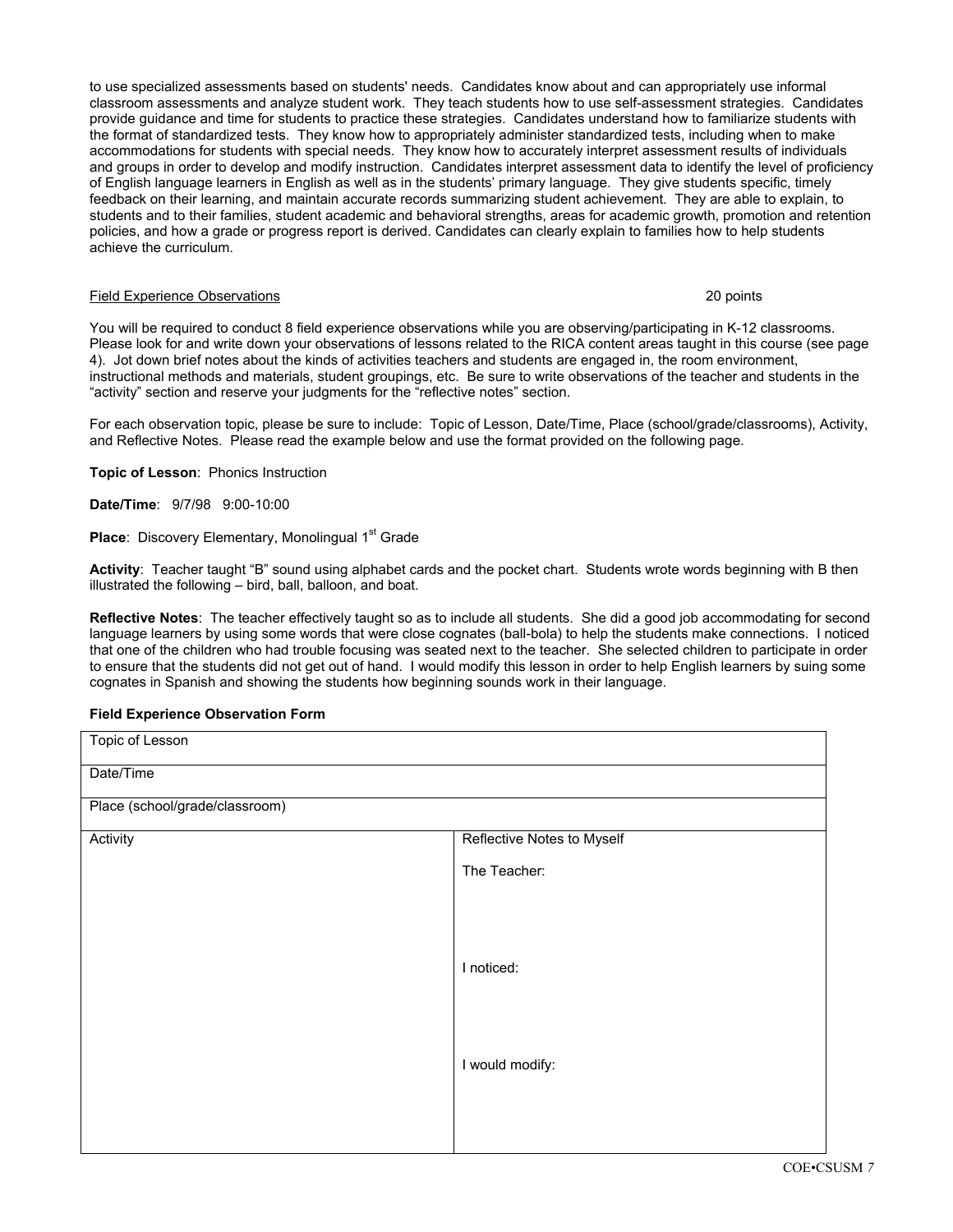### **TPE Reflection Information**

Please read **TPE 1A** and write a reflection that elaborates on your learning and mastery of this TPE. The reflection should be at least 2 paragraphs in length and include evidence that you have a grasp of teaching reading-language arts in a multiple subject teaching assignment. In order for the assignment to be complete, you must post your observation and reflections to your Task Stream Account.

#### **TPE 1A: Subject-Specific Pedagogical Skills for Multiple Subject Teaching Assignments Teaching Reading-Language Arts in a Multiple Subject Assignment**

Candidates for a Multiple Subject Teaching Credential demonstrate the ability to teach the state-adopted academic content standards for students in English-Language Arts (K-8). They understand how to deliver a comprehensive program of systematic instruction in word analysis, fluency, and systematic vocabulary development; reading comprehension; literary response and analysis; writing strategies and applications; written and oral English Language conventions; and listening and speaking strategies and applications. They know how to strategically plan and schedule instruction to ensure that students meet or exceed the standards. Candidates create a classroom environment where students learn to read and write, comprehend and compose, appreciate and analyze, and perform and enjoy the language arts. They understand how to make language (e.g., vocabulary, forms, uses) comprehensible to students and the need for students to master foundational skills as a gateway to using all forms of language as tools for thinking, learning, and communicating. They understand how to use instructional materials that include a range of textual, functional and recreational texts and how to teach high quality literature and expository text. They understand that the advanced skills of comprehending narrative and informational texts and literary response and analysis, and the creation of eloquent prose, all depend on a foundation of solid vocabulary, decoding, and word-recognition skills.

Candidates teach students how to use visual structures such as graphic organizers or outlines to comprehend or produce text, how to comprehend or produce narrative, expository, persuasive and descriptive texts, how to comprehend or produce the complexity of writing forms, purposes, and organizational patterns, and how to have a command of written and oral Englishlanguage conventions. They know how to determine the skill level of students through the use of meaningful indicators of reading and language arts proficiency prior to instruction, how to determine whether students are making adequate progress on skills and concepts taught directly, and how to determine the effectiveness of instruction and students' proficiency after instruction.

#### Writing Strategy Lesson Plan 15 points and the strategy Lesson Plan 15 points and the strategy Lesson Plan 15 points and the strategy Lesson Plan 15 points and the strategy Lesson Plan 15 points and the strategy Lesson Pla

You will write and present one **WRITING STRATEGY** lesson plan that takes into account student needs. (Note: You must clearly comprehend strategies writers use in order to write an effective lesson). Please be advised that in order to obtain full credit, you will have to revise your lesson plan. Make your lesson active, interesting, fun, meaningful, and based on reading standards. The lesson plan must follow specific guidelines provided by the instructor to be handed out in class.

It is important that your lesson address the needs of mainstream students, as well as make provisions for second language learners, students presenting difficulty, and accelerated students. How are you going to work with students who are having difficulty? How will you scaffold for second language learners' learning during the lesson? How will your lesson provide enrichment for accelerated students? Will you meet with students individually or in a small group while other students work independently?

We will examine how lesson plans must start with assessment. Therefore, we will be learning how to assess students and use the assessment information to make informed decisions about instruction that specifically addresses the standards.

You will be responsible for submitting a clean, typed copy for review and grading. *Keep the following in mind when writing your lesson*:

- $\triangleright$  What is the purpose of your lesson?
- $\triangleright$  How does it relate to real reading and/or writing?
- $\triangleright$  What are your learning goals?
- ¾ What language development goals do you have planned for students?
- ¾ How are they aligned with the CA Reading/Language Arts standards? (Check the Reading/Language Arts framework for CA public schools)
- > The ELD Standards?
- $\triangleright$  How will you present the lesson? (instructional strategies, resource materials, time frame) How will you group students for the lesson? How will you assess your students?
- $\triangleright$  What scaffolds and accommodations will you provide for students who need additional help?

\_\_\_\_\_\_\_\_\_\_\_\_\_\_\_\_\_\_\_\_\_\_\_\_\_\_\_\_\_\_\_\_\_\_\_\_\_\_\_\_\_\_\_\_\_\_\_\_\_\_\_\_\_\_\_\_\_\_\_\_\_\_\_\_\_\_\_\_\_\_\_\_\_\_\_\_\_\_\_\_\_\_\_\_\_\_\_\_\_\_\_\_\_\_\_\_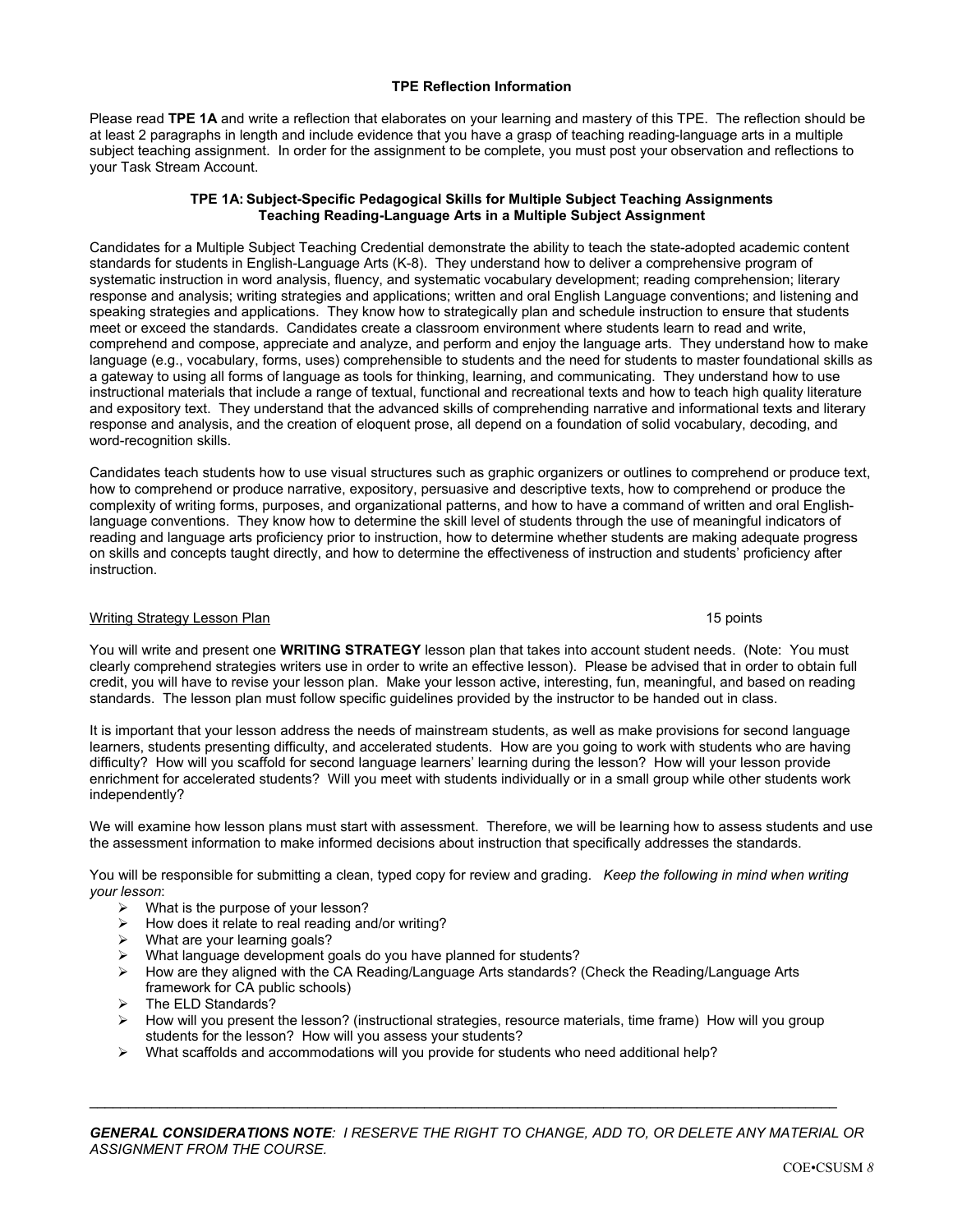**Course Outline** (Timeline, subject and reading assignments are subject to change pending on needs of students. Note that if and when there is a problem in understanding assignments and content, please see me.)

| <b>Date</b> | <b>Topics for Discussion</b>                                                                                                                     | <b>Reading/Assignments</b>    |
|-------------|--------------------------------------------------------------------------------------------------------------------------------------------------|-------------------------------|
| Session 1   | Course Overview (Syllabus/ Requirements)<br>Reading and Writing Processes                                                                        | Tompkins<br>Moore<br>Piazza   |
| Session 2   | Oral Language, Reading, and Writing<br>RICA 11<br>Academic Oral Language Development and its Relationship to Writing                             | Tompkins<br>Zarillo<br>Moore  |
| Session 3   | Expository Writing RICA 11<br>Learning to Write, Writing to Learn, Writing to Demonstrate Learning<br><b>Writing Process</b><br>Writing Workshop | Piazza<br>Tompkins<br>Zarillo |
| Session 4   | Independent Reading RICA 10<br>Reading Workshop                                                                                                  | Tompkins<br>Zarillo<br>Piazza |
| Session 5   | Literary Response and Analysis RICA 8                                                                                                            | Piazza<br>Tompkins<br>Zarillo |
| Session 6   | Content Area Literacy RICA 9<br>Comprehension in Content Areas<br>Comprehension of Expository Texts                                              | Zarillo<br>Piazza<br>Tompkins |
| Session 7   | Content Area Reading and Writing                                                                                                                 | Zarillo<br>Tompkins<br>Moore  |
| Session 8   | Case Study Debrief<br>Closure                                                                                                                    |                               |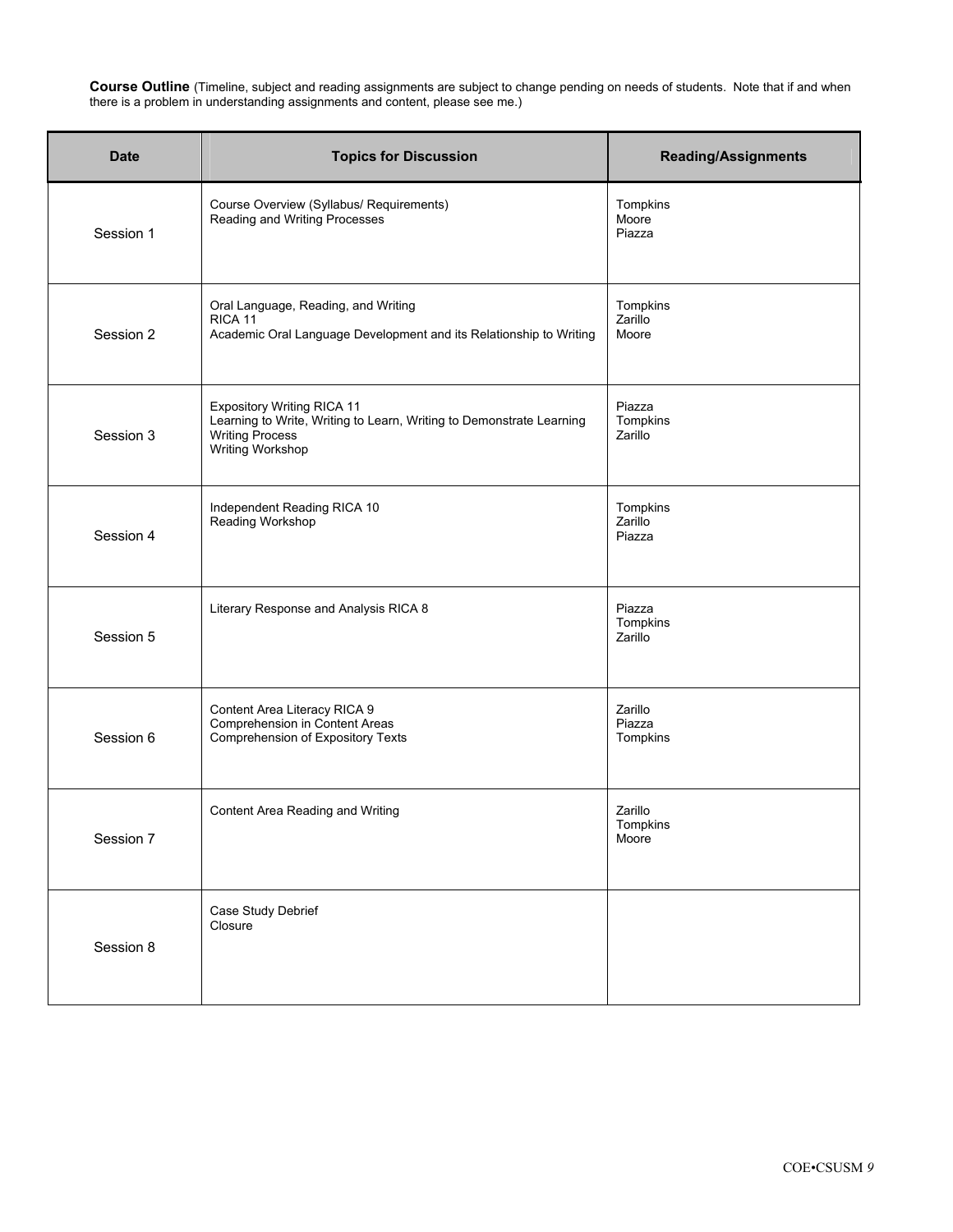# **Authorization to work with English Learners Competencies**

| PART 1:                                                                                                                                             | PART 2:<br><b>METHODOLOGY</b>                                                                                                  | PART 3:                                                                                              |
|-----------------------------------------------------------------------------------------------------------------------------------------------------|--------------------------------------------------------------------------------------------------------------------------------|------------------------------------------------------------------------------------------------------|
| <b>LANGUAGE STRUCTURE</b>                                                                                                                           | OF BILINGUAL, ENGLISH                                                                                                          | <b>CULTURE AND</b>                                                                                   |
| <b>AND FIRST- AND SECOND-</b>                                                                                                                       | <b>LANGUAGE DEVELOPMENT, AND</b>                                                                                               | <b>CULTURAL DIVERSITY</b>                                                                            |
| <b>LANGUAGE DEVELOPMENT</b>                                                                                                                         | <b>CONTENT INSTRUCTION</b>                                                                                                     |                                                                                                      |
| I. Language Structure and Use:                                                                                                                      | 2. Theories and Methods of                                                                                                     | 3. The Nature of Culture                                                                             |
| Universals and Differences                                                                                                                          | <b>Bilingual Education</b>                                                                                                     |                                                                                                      |
| (including the structure of English)                                                                                                                |                                                                                                                                |                                                                                                      |
| *A. The sound systems of                                                                                                                            | A. Foundations                                                                                                                 | A. Definitions of culture                                                                            |
| language (phonology)                                                                                                                                |                                                                                                                                |                                                                                                      |
| *B. Word formation (morphology)                                                                                                                     | B. Organizational models: What<br>works for whom?                                                                              | B. Perceptions of culture                                                                            |
| *C. Syntax                                                                                                                                          | *C. Instructional strategies                                                                                                   | *C. Intragroup differences (e.g.,<br>ethnicity, race, generations, and<br>micro-cultures)            |
| *D. Word meaning (semantics)                                                                                                                        | II. Theories and Methods for<br>Instruction In and Through<br>English                                                          | D. Physical geography and its<br>effects on culture                                                  |
| *E. Language in context                                                                                                                             | *A. Teacher delivery for both<br>English language development<br>and content instruction                                       | E. Cultural congruence                                                                               |
| *F. Written discourse                                                                                                                               | *B. Approaches with a focus on<br>English language development                                                                 | II. Manifestations of Culture:<br><b>Learning About Students</b>                                     |
| *G. Oral discourse                                                                                                                                  | C. Approaches with a focus on<br>content area instruction<br>(specially designed academic<br>instruction delivered in English) | A. What teachers should learn<br>about their students                                                |
| *H. Nonverbal communication                                                                                                                         | D. Working with paraprofessionals                                                                                              | B. How teachers can learn about<br>their students                                                    |
| II. Theories and Factors in First-<br>and Second-Language<br>Development                                                                            | III. Language and Content Area<br>Assessment                                                                                   | *C. How teachers can use what<br>they learn about their students<br>(culturally responsive pedagogy) |
| A. Historical and current theories<br>and models of language analysis<br>that have implications for second-<br>language development and<br>pedagogy | A. Purpose                                                                                                                     | III. Cultural Context                                                                                |
| B. Psychological factors affecting<br>first- and second-language<br>development                                                                     | <b>B.</b> Methods                                                                                                              | A. Concepts of cultural contact                                                                      |
| C. Socio-cultural factors affecting<br>first- and second-language<br>development                                                                    | C. State mandates                                                                                                              | B. Stages of individual cultural<br>contact                                                          |
| D. Pedagogical factors affecting first-<br>and second-language development                                                                          | *D. Limitations of assessment                                                                                                  | C. The dynamics of prejudice                                                                         |
| E. Political factors affecting first- and<br>second-language development                                                                            | E. Technical concepts                                                                                                          | D. Strategies for conflict resolution                                                                |

**EDMS 521** stresses competencies with asterisks.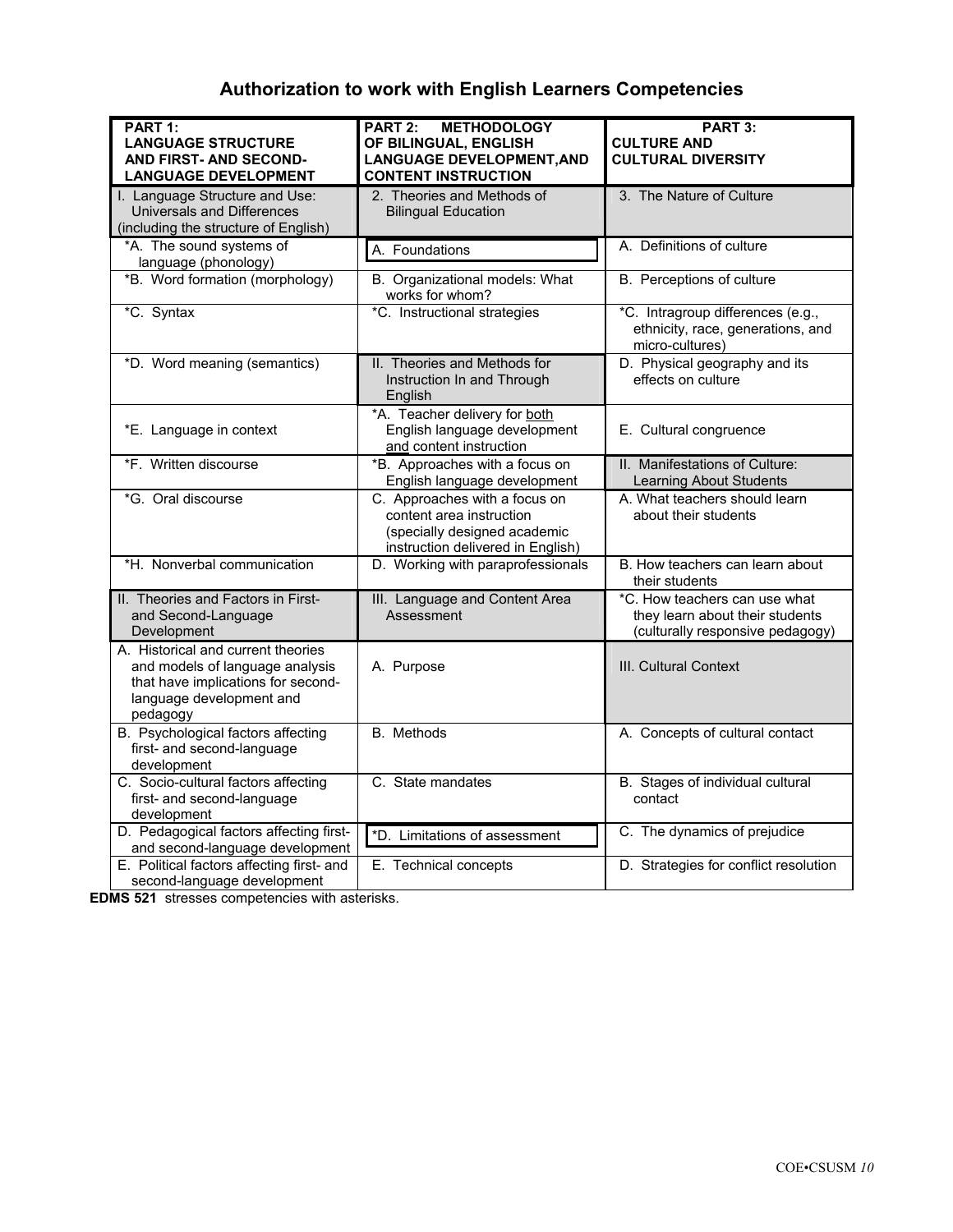## **CALIFORNIA STATE UNIVERSITY SAN MARCOS**

## **CONSENT TO PARTICIPATE IN RESEARCH**

Dear Parents/Caretakers,

\_\_\_\_\_\_\_\_\_\_\_\_\_\_\_\_\_\_\_ , a student teacher at California State University San Marcos (CSUSM), is enrolled this semester in a course that prepares our college students to assess their students' literacy levels and then design appropriate instruction that best addresses the needs of their students. One of the assignments for this class is a case study, which analyzes the literacy and learning practices of a student they are teaching. We are requesting permission to interview and observe your child for this purpose. The CSUSM student teacher will ask questions about the student's experiences with school and literacy and will evaluate the student's reading and writing skills. Reading will be assessed by having the student read selected passages and answer comprehension questions. Writing will be assessed by having the student write a brief selection about a topic of interest to him/her. The CSUSM student teacher is not a reading or writing specialist and is not prepared to diagnose a student's difficulties. They will only gather information and look for patterns and areas of significance that can help them to be better teachers of students at the high school level.

There are no risks in this research greater than those involved in everyday classroom practices and assessment. The potential benefits to your child are that he/she gets individual attention and could receive helpful feedback for continued literacy development. Your participation will also help the teacher to better understand individual student needs and how to best teach to those needs.

Participation in this study is voluntary, and your child may withdraw from the study at any time without penalty. If your child does not participate in this study, his/her performance and grades at school will not be affected in any way. All identification from the data gathered will be blacked out so that your child will not be identifiable in the written analysis. All information gathered in this case study can be made available to you upon request. If you have further questions, please contact Roslyn Woodard at CSUSM, 760-750-8502. The CSUSM Institutional Review Board has approved this study. Questions about your rights as a research participant should be directed to the Chair of the Board at (760) 750-8820. You will be given a copy of this form to keep for your records.

Check one:

\_\_\_\_\_I agree to participate in this research study. The experimenter has answered my questions. I do not agree to participate in this research study.

\_\_\_\_\_\_\_\_\_\_\_\_\_\_\_\_\_\_\_\_\_\_\_\_\_\_\_\_\_\_\_\_\_\_\_\_\_\_\_\_\_\_\_\_\_\_\_\_\_\_\_\_\_\_\_\_\_\_\_\_\_\_\_\_\_\_\_\_\_\_\_\_\_\_

 $\_$  , and the set of the set of the set of the set of the set of the set of the set of the set of the set of the set of the set of the set of the set of the set of the set of the set of the set of the set of the set of th

Participant's name (printed) Participant's signature

Parent/Legal Guardian's signature **Date** 

\_\_\_\_\_\_\_\_\_\_\_\_\_\_\_\_\_\_\_\_\_\_\_\_\_\_\_\_\_\_\_\_\_\_\_\_

Researcher's Signature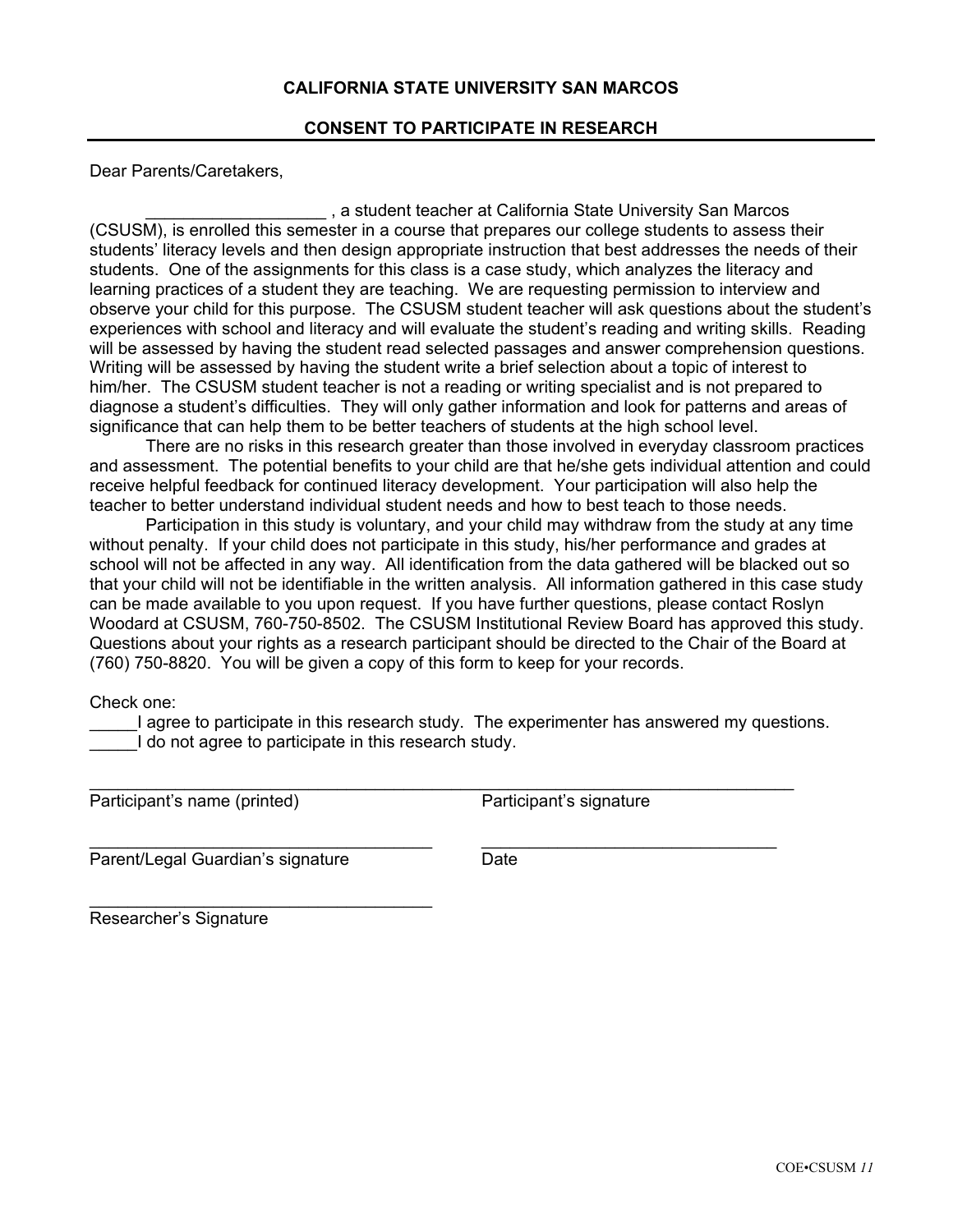## **CALIFORNIA STATE UNIVERSITY SAN MARCOS**

## **PERMISO**

Estimados Padres o Encargada/o:

\_\_\_\_\_\_\_\_\_\_\_\_\_\_\_\_\_\_\_\_\_\_\_\_\_\_\_ es un estudiante de la Facultad de Pedagogía en la Universidad Estatal de San Marcos que cursa estudios para convertirse en maestra/o. Actualmente dicho estudiante está matriculada/o en un curso que prepara a futuros maestros en el campo de la evaluación. Parte de esta preparación incluye el evaluar a los niños en el proceso de la lecto-escritura. Uno de los trabajos que tienen que completar para recibir su título de maestro es de analizar las destrezas de lecto-escritura de los niños. Es por esta razón que usted recibe esta carta en la cual se solicita su permiso para que su hija/o pueda participar en esta actividad.

Nuestro estudiante universitatrio le hará preguntas a su hija/o con respecto a las experiencias que ha tenido su hija/o en la lectura y escritura, y evaluará estas destrezas. Para evaluar la lectura, su hija/o tendrá que leer un pasaje de un cuento y contestar algunas preguntas. Para evaluar la escritura, su hija/o tendrá que escribir un párrafo acerca de un tópico que le interese. El estudiante universitario no es especialista en lectoescritura, solo recopilará datos que usará para analizar el nivel de aprendizaje de un niño. De esta manera, el estudiante universitario podrá aumentar su capacidad para entender mejor las necesidades en la lecto-escritura de los estudiantes.

En este studio no hay ningún riesgo previsible para su hija/o. Los beneficios de dicha evaluación podrían incluír ayuda especial para que su hija/o mejore su capacidad académica en la lecto-escritura. Su participación también podría ayudar a la maestra/o de su hija/o a entender mejor las necesidades en la lecto-escritura de los estudiantes.

La participación en este proyecto es completamente voluntaria, de tal manera que su hija/o podrá dejar de participar cuando quiera, sin ninguna consecuencia negativa. Su decisión de permitir o impedir que su hija/o participe no ejercerá ninguna influencia en sus calificaciones, el trato que recibe, o cualquier otro aspecto de su proceso escolar. Para asegurar confidencialidad total, todos los nombres de los estudiantes serán eliminados. La información recopilada estará a su disposición si desea verla. Si tiene preguntas o desea mayor información acerca de este estudio, por favor comuníquese con [instructor's name] en la Universidad Estatal de San Marcos, [instructor's phone number]. Este proyecto ha sido aprobado por la Junta Directiva Institucional (un comité universitario de protección a participantes en proyectos de investigación). Si tiene preguntas acerca de sus derechos como participante en esta investigación, puede dirigírselas al Presidente de la Junta Directiva, (760) 750-8820.

Se le otorgará una copia de este formulario.

Por favor marque uno:

Doy permiso de que mi hija/o,

participe en el estudio. Todas mis preguntas con respecto al estudio han sido contestadas.

\_\_\_\_\_\_\_\_\_\_\_\_\_\_\_\_\_\_\_\_\_\_\_\_\_\_\_\_\_\_\_\_\_\_\_\_\_\_\_\_\_\_\_\_\_\_\_\_\_\_\_\_\_\_\_\_\_\_\_\_\_\_\_\_\_\_\_\_\_\_\_\_\_\_

\_\_\_\_\_\_\_\_\_\_\_\_\_\_\_\_\_\_\_\_\_\_\_\_\_\_\_\_\_\_\_\_\_\_\_\_\_\_\_\_\_\_\_\_\_\_\_\_\_\_\_\_\_\_\_\_\_\_\_\_\_\_\_\_\_\_\_\_\_\_\_\_\_\_

\_\_\_\_\_\_\_\_\_\_\_\_\_\_\_\_\_\_\_\_\_\_\_\_\_\_\_\_\_\_\_\_\_\_\_\_\_\_\_\_\_\_\_\_\_\_\_\_\_\_\_\_\_\_\_\_\_\_\_\_\_\_\_\_\_\_\_\_\_\_\_\_\_\_

\_\_\_\_\_\_\_\_\_\_\_\_\_\_\_\_\_\_\_\_\_\_\_\_\_\_\_\_\_\_\_\_\_\_\_\_\_\_\_\_\_\_\_\_\_\_\_\_\_\_\_\_\_\_\_\_\_\_\_\_\_\_\_\_\_\_\_\_\_\_\_\_\_\_

No doy permiso de que mi hija/o participle en el estudio.

Nombre del participante (EN LETRA DE MOLDE)

Firma del participante

Firma del padre o encargada/o Fecha

Firma de la (del) investigador/a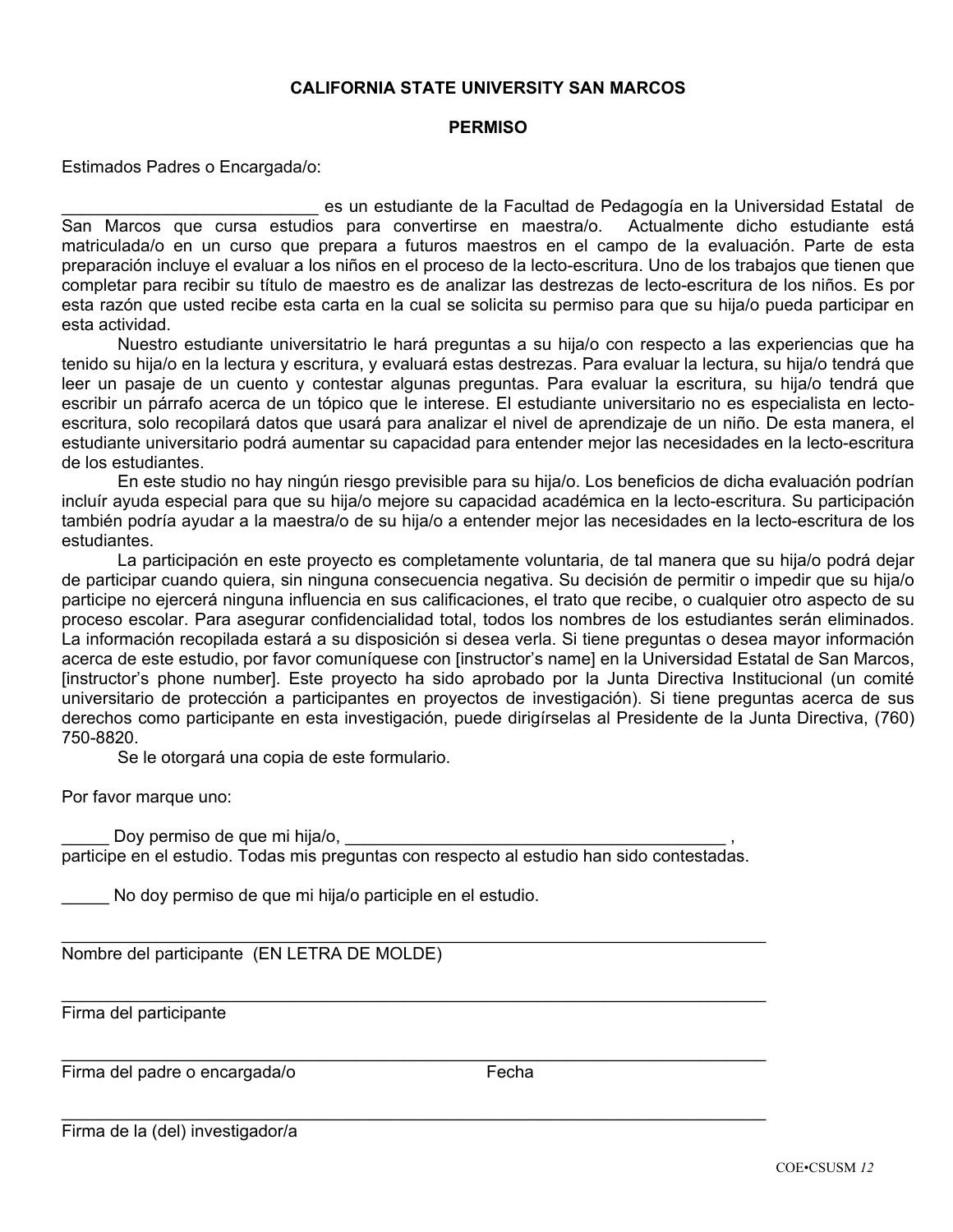## **EDMS 521-522 - Literacy Education I & II Reading and Writing Interview – Guiding Questions**

What are you learning to do in reading? [writing]

How are you learning it? Who is helping you?

What is easy about reading, what's hard? [writing]

What do you do before you start to read? [write]

While you are reading, if you come to a word that you don't understand or don't know, you  $\sim$  [writing]

How can you tell when someone is a good reader? [writer]

is a good reader because

Do you think ever comes to a word that s/he doesn't know?

If comes to word s/he doesn't know, what do you think does?

What would your teacher do to help someone who doesn't know a word while s/he is reading? [writing]

What do you do to help yourself understand and/or remember a story after you have read it?

Do you think that you are a good reader? [writer] Why or why not?

What would you like to learn to do next as a reader? [writer] How do you think you will learn it? (will someone help you?)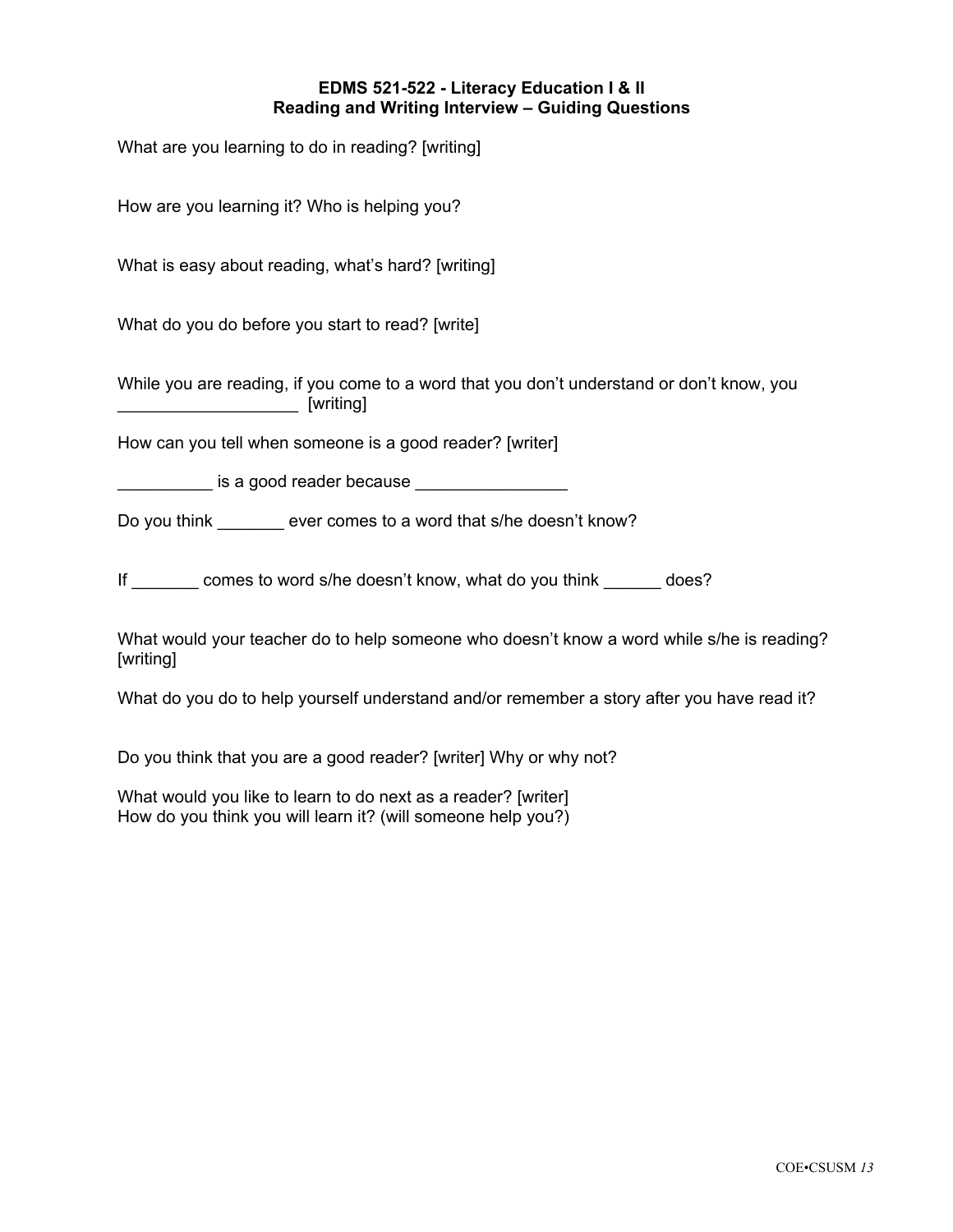## **EDMS 521-522 - Literacy Education I & II Reading and Writing Interview – Guiding Questions (Spanish)**

¿Que estas aprendiendo hace en la lectura? En la escritura?

¿Como estas aprendiendo? ¿Quien te ayuda?

¿Que es fácil acerca de la lectura? (Escritura?) ¿Que es dificil acerca de la lectura? (Escritura?)

¿Que haces antes de empieza a leer? ¿Que haces antes de empieza a escribir?

¿Cuando lees, si llegas a una palabra que no entiende o no sabes, tu

¿Como sabes cuando alguien es un buen lector? (Escritor?)

Es un buen lector porque

¿Piensas que \_\_\_\_\_\_\_\_\_\_\_\_\_\_\_\_\_\_\_\_\_\_\_\_\_\_\_\_ encuentra una palabra que no entiende/sabe?

¿Si encuentra una palabra que no sabe o entiende que piensa que hace?

¿Que haría tu maestro/a para ayudar a alguien que no sabe una palabra mientras ella o el lee?

¿Que haces para ayudarte a ti mismo/a para comprender o recordar un cuento despues que lo has leído?

¿Piensas que eres un buen lector/escritor? ¿Porque o porque no?

¿Que te gustaría aprende como lector? (Escritor?) ¿Como piensas que lo aprenderas? ¿Te ayudara alguien ?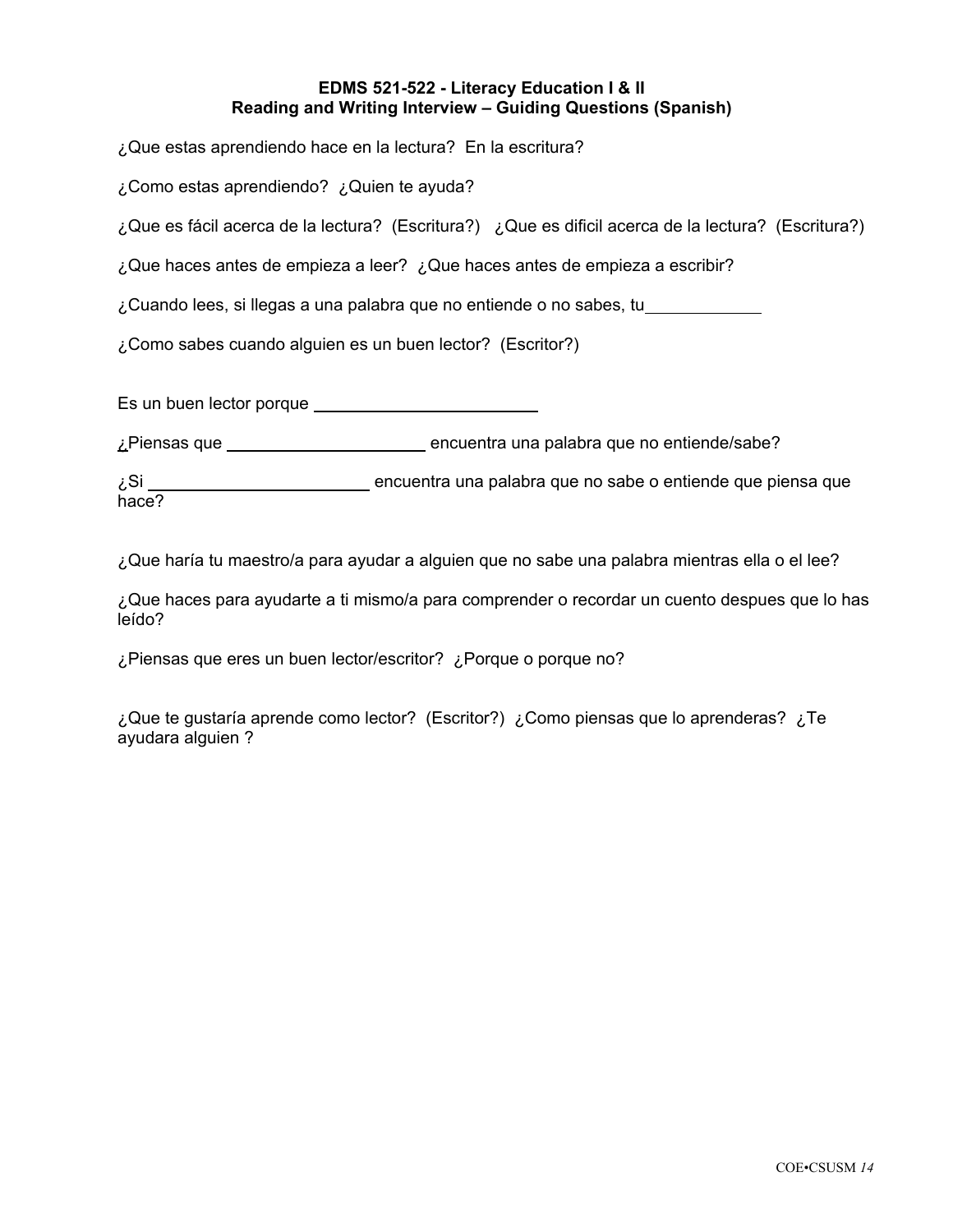# **CASE STUDY RUBRIC**

| <b>Case Study Components</b>                             | <b>Needs Improvement</b>                                                                             | Approaching                                                                                                                                                                                     | <b>Meets</b>                                                                                                                                                                                                                                                                                                                                                  |
|----------------------------------------------------------|------------------------------------------------------------------------------------------------------|-------------------------------------------------------------------------------------------------------------------------------------------------------------------------------------------------|---------------------------------------------------------------------------------------------------------------------------------------------------------------------------------------------------------------------------------------------------------------------------------------------------------------------------------------------------------------|
| <b>Reading Survey</b>                                    | A loosely structured<br>paragraph that summarizes<br>student responses to the<br>attitude survey.    | A paragraph using<br>information gathered using<br>the reading attitude survey. 3<br>findings are identified but not<br>specifically supported by<br>data from the interview.                   | A well-developed paragraph<br>using information gathered<br>using the reading attitude<br>survey. The paragraph<br>identifies and describes 3<br>important findings. Each<br>finding is supported by data<br>from the interview.                                                                                                                              |
| <b>Oral Language</b><br><b>Sample</b>                    | A loosely structured<br>paragraph which summarizes<br>some aspects of student's<br>speaking.         | A paragraph using<br>information gathered using<br>the oral language sample.<br>Findings in each of the 4<br>areas are identified but not<br>specifically supported by<br>data from the sample. | A well-developed paragraph<br>using information gathered<br>using oral language sample.<br>The paragraph describes the<br>willingness to talk; the clarity<br>of expressing his/her ideas;<br>the amount of prompting you<br>had to do; and the kind of<br>responses the child made.<br>Each finding is specifically<br>supported by data from the<br>sample. |
| <b>Writing</b><br><b>Sample</b>                          | A loosely structured<br>paragraph which summarizes<br>some aspects of the<br>student's writing.      | A paragraph using<br>information gathered using<br>the writing sample. Findings<br>from each of the three areas<br>are identified but not<br>specifically supported by<br>data from the sample. | A well-developed paragraph<br>using information gathered<br>using the writing sample.<br>The paragraph identifies and<br>describes the depth and<br>clarity of ideas; level of<br>organization; use of<br>conventions. Each finding is<br>specifically supported by<br>data from the sample.                                                                  |
| <b>IRI Word List</b>                                     | A statement that does not<br>provide the needed<br>information.                                      | A statement using<br>information gathered using<br>the word list. The statement<br>identifies only part of the<br>needed information.                                                           | A statement using<br>information gathered using<br>the word list. The statement<br>identifies the level at which<br>the student first tested<br>"instructional" and states the<br>grade level to begin reading<br>passages.                                                                                                                                   |
| <b>IRI Comprehension</b>                                 | A graph identifies reading<br>levels that are incongruent<br>with the IRI comprehension<br>scores.   | A graph using information<br>gathered using the IRI<br>comprehension of reading<br>passages. The graph<br>identifies some of the needed<br>information.                                         | A graph using information<br>gathered using the IRI<br>comprehension of reading<br>passages. The graph<br>identifies the grade level(s) in<br>which the student scores<br>independent, instructional,<br>frustration.                                                                                                                                         |
| <b>IRI Miscue Analysis of</b><br><b>Reading Passages</b> | A graph identifies reading<br>levels that are incongruent<br>with the IRI miscue analysis<br>scores. | A graph using information<br>gathered using the IRI<br>comprehension of reading<br>passages. The graph<br>identifies some of the needed<br>information                                          | A graph using information<br>gathered using the IRI<br>miscue analysis of reading<br>passages. The graph<br>identifies the grade level(s) in<br>which the student scores<br>independent, instructional,<br>frustration.                                                                                                                                       |